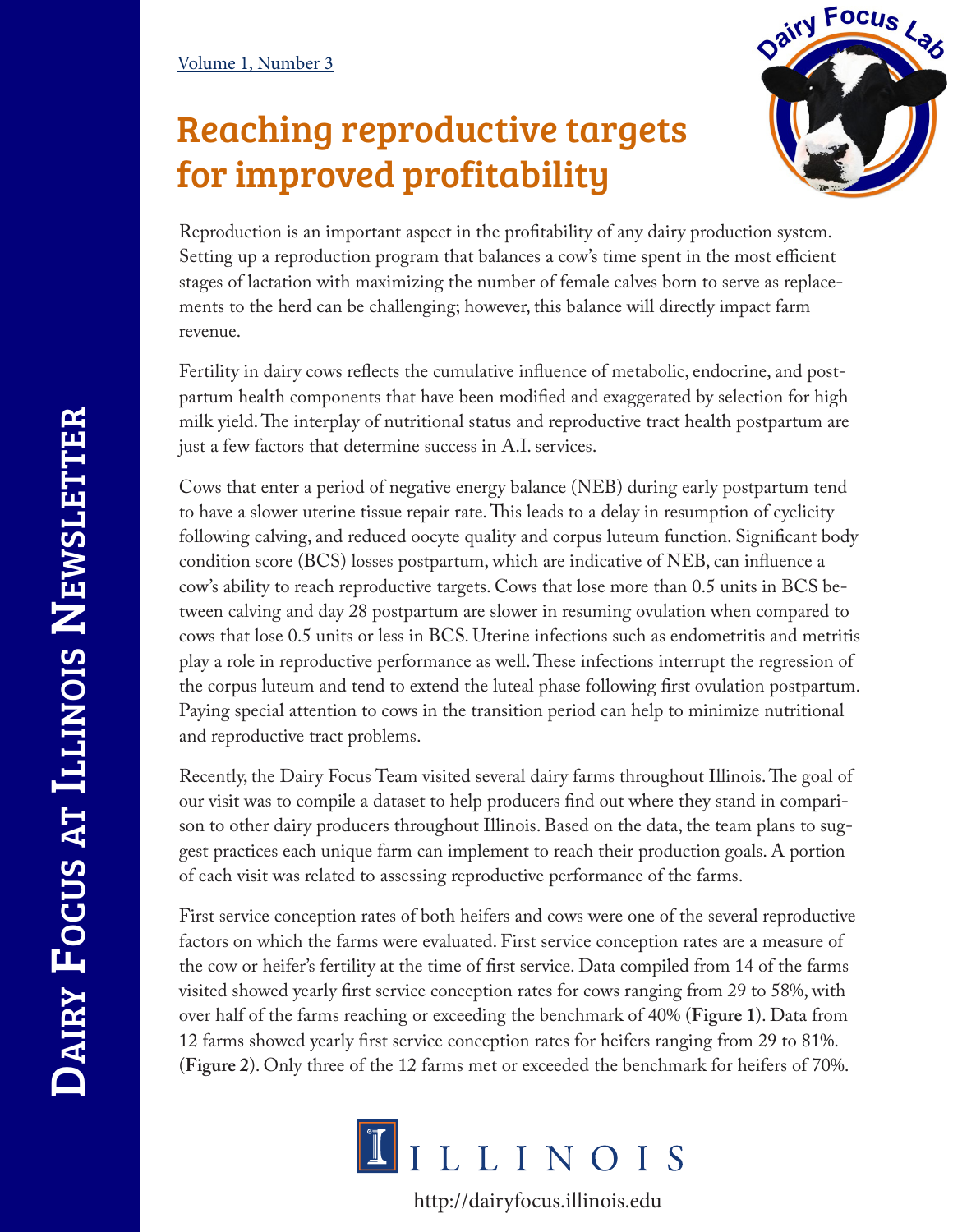

**Figure 1.** Yearly first service conception rates for cows across 14 Illinois farms. The red line represents a 40% conception rate, which is the benchmark for first service conception rates for cows.



**Figure 2.** Yearly first service conception rates for heifers on 12 Illinois farms. The red line represents a 70% conception rate, which is the benchmark for first service conception rates for heifers.

A wide range of factors can influence first service conception rates. A common cause of low conception rates in cows is reproductive tract infection. Poor hygiene in calving areas can contribute to an increase in retained placentas, which slow reproductive tract recovery postpartum. Estrus detection errors, inaccurate timing of insemination, or poor insemination technique can also lead to decreases in conception rates. The interval from calving to breeding also influences conception rates. Improved fertility can be achieved by evaluating and making adjustments to the herd's voluntary waiting period (VWP). The VWP is the time in early lactation when cows are intentionally not inseminated, even if they show signs of being in heat. In our study, the VWP reported by farmers was  $63.57 \pm 16.57$  days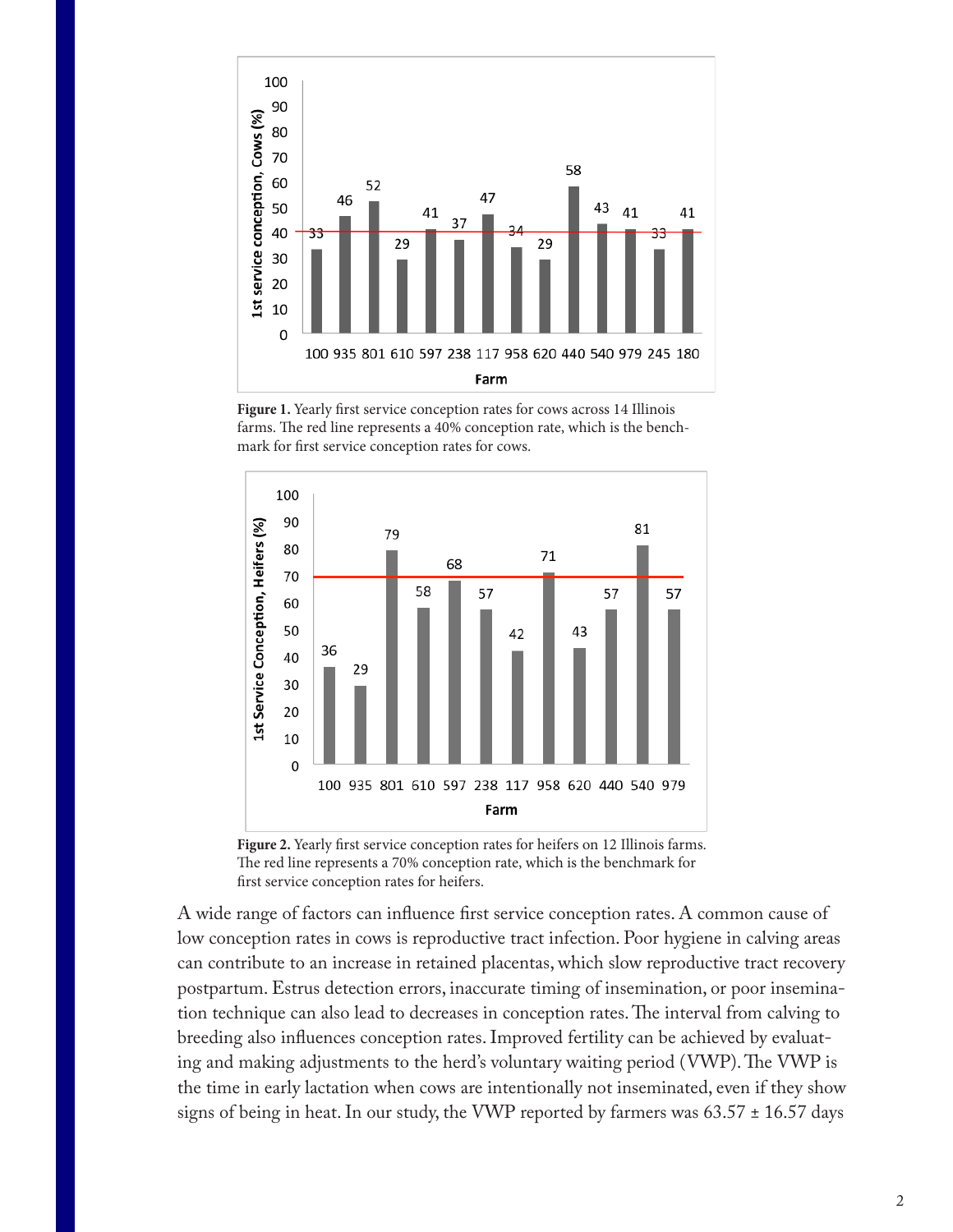following calving. Implementing the appropriate VWP will allow cows to recover from postpartum negative energy balance and will increase fertility. The individual farm's conception rate should be considered in determining the VWP. Usually, farms with higher conception rates will be able to have shorter VWPs.

Yearly herd pregnancy rates were also assessed by the team. Pregnancy rates compare the number of cows or heifers eligible for pregnancy (non-pregnant cows that have passed the producer's defined VWP) to the number of cows or heifers that become pregnant during a period of time (usually measured in 21 day periods). National yearly averages for pregnancy rates of dairy cattle hover around 17%. However, 20% is an obtainable goal to set to guarantee farm profitability. Our data for cows' pregnancy rates (year average) are shown in **Figure 3**, ranging from 8 to 24%. Heifers' pregnancy rates (year average), shown in **Figure 4**, ranged from 5 to 24% across farms.



**Figure 3.** Distribution of yearly pregnancy rates for cows across 14 Illinois farms.



**Figure 4.** Distribution of yearly pregnancy rates for heifers across 11 Illinois farms.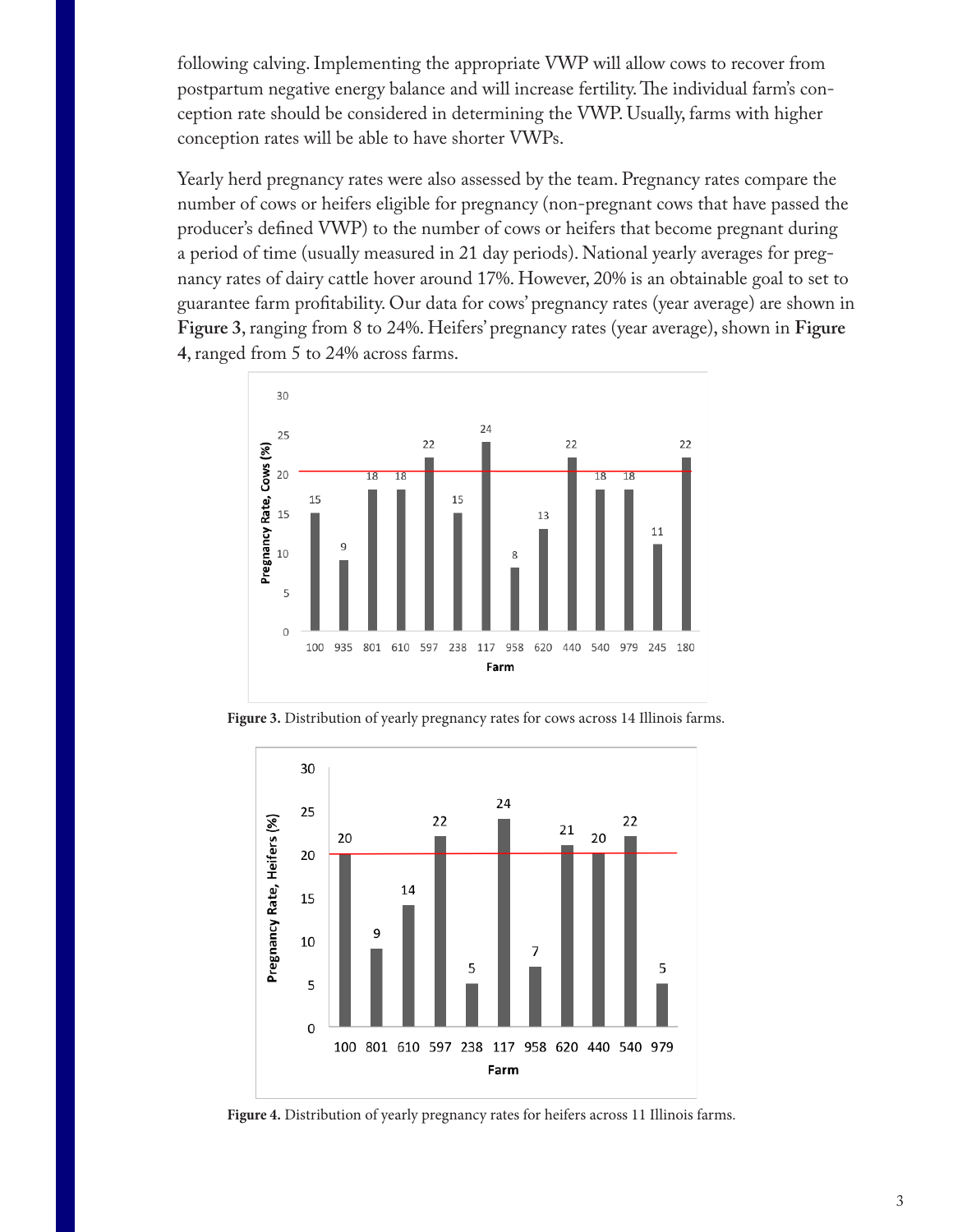Low pregnancy rates result from several factors that reflect cows' poor fertility. The two main factors involved are the aforementioned conception rate, and the ability to accurately detect when cows are in heat. Visual heat detection is labor intensive and requires extensive skill, making it a limiting factor in dairy management. Good farms are able to detect at least 50% of eligible cows in heat. The difficulty lies in the fact that lactating dairy cows may show few signs of estrus. Research shows that high producing cows can show signs of heat for less than one hour during the night.

Seasonal variation in first service conception rates and pregnancy rates may be the result of environmental factors. Heat stress can account for low rates in the summer months, when high ambient temperatures increase the incidence of silent heats and anestrus in dairy cattle. Identifying cows in estrus and breeding them at the appropriate time is essential to increase pregnancy rates.

Producers can utilize reproductive aids to improve their herds' first service conception rates and pregnancy rates. Implementing a synchronization protocol such as Ovsynch®, which uses gonadotropin-releasing hormone (GnRH) and Prostaglandin F2  $(PGF)$ , can eliminate the dependence on visual detection of estrus by replacing heat detection with timed artificial insemination (TAI).

The Ovsynch® protocol begins with a GnRH injection given to cycling cows at a random point in their estrous cycle. This injection has one of two purposes depending on the stage of the estrous cycle the cow is currently in. If the cow has reached the stage in her cycle where a dominant follicle is present on the ovary, GnRH will induce ovulation of the dominant follicle and a corpus luteum (CL) will then form (new CL). If the cow does not show a dominant follicle on the ovary, GnRH will promote continued growth of the immature follicles present. The cow will already have a CL (old CL) present on the ovary from a previous ovulation.

Traditionally, seven days following the GnRH injection, cows are given an injection of PGF. Prostaglandin will act to regress the CL present on the ovary. Regression of the CL tissue will cause a decrease in blood progesterone levels and blood estradiol levels will increase. This hormone cascade causes the cow to enter the follicular phase of the estrous cycle where a new dominant follicle will develop from previously selected follicles. Then, 48 hours after the PGF injection, a second dose of GnRH is given to the cows in the Ovsynch® protocol. The second injection of GnRH induces ovulation, and TAI can be performed 12 hours following the last GnRH injection. **Figure 5** depicts the traditional Ovsynch® protocol.



**Figure 5.** Traditional Ovsynch® protocol.